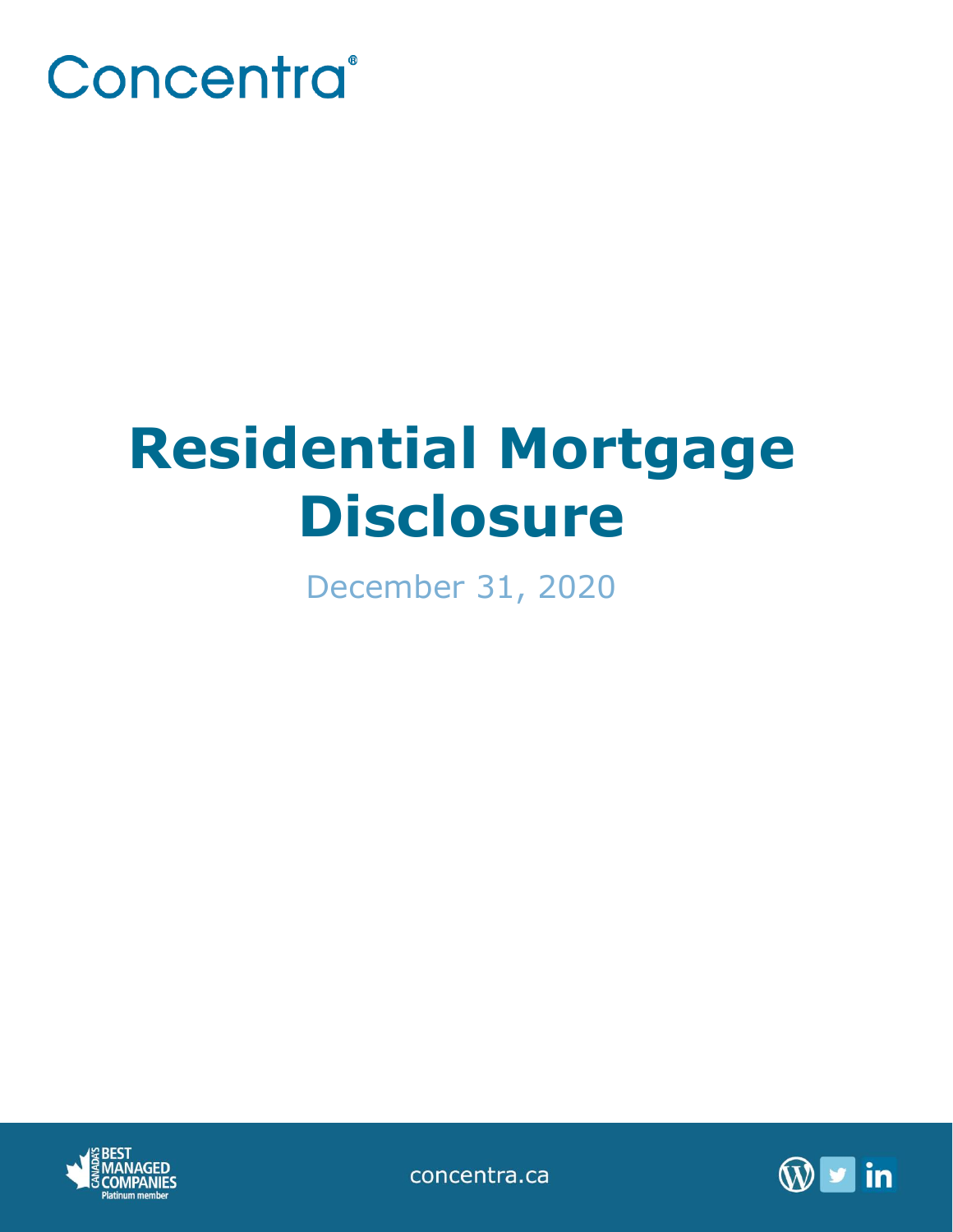# **December 31, 2020 Residential Mortgage Disclosure**

In accordance with the *Office of the Superintendent of Financial Institutions Canada (OSFI) Guideline B20 – Residential Mortgage Underwriting Practices and Procedures* issued June 2012, additional disclosure is provided regarding the company's residential mortgage exposure.

The company is limited to providing residential real estate loans of no more than 80% of the collateral value. Lending at a higher loan-to-value (LTV) is permitted but requires default insurance. This insurance is contractual coverage of the eligible facilities that protects the company's real estate secured lending portfolio against potential losses caused by borrower default. It is provided by either government backed entities or other approved private mortgage insurers.

On an annual basis the company performs a stress test to determine the impact of a significant decline in house prices on the residential mortgage portfolio. Due to the high percentage of insured residential mortgages held on the balance sheet and the increase in house prices since initial underwriting, there is very little impact to the company's capital position from this stress event.

## **Residential mortgages and home equity lines of credit (insured vs. uninsured)** *(1)*

The following table presents amounts of insured and uninsured residential mortgages and home equity lines of credit (HELOCs), by geographic regions.

|                            | <b>December 31, 2020</b>     |       |                  |       |               |                          |                  |               |               |       |                  |       |
|----------------------------|------------------------------|-------|------------------|-------|---------------|--------------------------|------------------|---------------|---------------|-------|------------------|-------|
|                            | <b>Residential Mortgages</b> |       |                  |       | <b>HELOCS</b> |                          |                  |               | <b>Total</b>  |       |                  |       |
|                            | Insured <sup>(2)</sup>       |       | <b>Uninsured</b> |       |               | Insured <sup>(2)</sup>   | <b>Uninsured</b> |               | Insured $(2)$ |       | <b>Uninsured</b> |       |
|                            | \$                           | %     | \$               | %     | \$            | %                        | \$               | $\frac{0}{0}$ | \$            | %     | \$               | %     |
| Province $(3)$             |                              |       |                  |       |               |                          |                  |               |               |       |                  |       |
| Atlantic                   | 316,472                      | 6.34  | 10,698           | 0.48  |               | $\blacksquare$           | 5,326            | 2.79          | 316,472       | 6.34  | 16,024           | 0.66  |
| Quebec                     | 9,416                        | 0.19  | 7                |       |               |                          |                  |               | 9,416         | 0.19  |                  |       |
| Ontario                    | 2,144,561                    | 42.96 | 1,876,839        | 83.61 |               | $\overline{\phantom{a}}$ | 90,340           | 47.32         | 2,144,561     | 42.95 | 1.967.179        | 80.77 |
| Prairies &<br>Territories  | 1,823,439                    | 36.52 | 175,471          | 7.82  |               | $\blacksquare$           | 29,347           | 15.37         | 1,823,439     | 36.52 | 204,818          | 8.41  |
| <b>British</b><br>Columbia | 698,438                      | 13.99 | 181,651          | 8.09  | 411           | 100.00                   | 65,914           | 34.52         | 698,849       | 14.00 | 247,565          | 10.16 |
| Total                      | 4,992,326                    | 100   | 2,244,666        | 100   | 411           | 100                      | 190,927          | 100           | 4,992,737     | 100   | 2,435,593        | 100   |

(Thousands of Canadian dollars, except percentage amounts)

*(1) This table was prepared based on the disclosure requirements contained in OSFI's B-20 Guideline. All reverse mortgages secured by residential property are considered to be HELOC.*

*(2) Default insurance is contractual coverage of eligible facilities whereby the company's exposure to real estate secured lending is protected against potential shortfalls caused by borrower default. This insurance is provided by either government backed or other private mortgage default insurers. (3) The province represents the location of the property in Canada. There are no foreign operations.*



**\_\_\_\_\_\_\_\_\_\_\_\_\_\_\_\_\_\_\_\_\_\_\_\_\_\_\_\_\_\_\_\_\_\_\_\_\_\_\_\_\_\_\_\_**